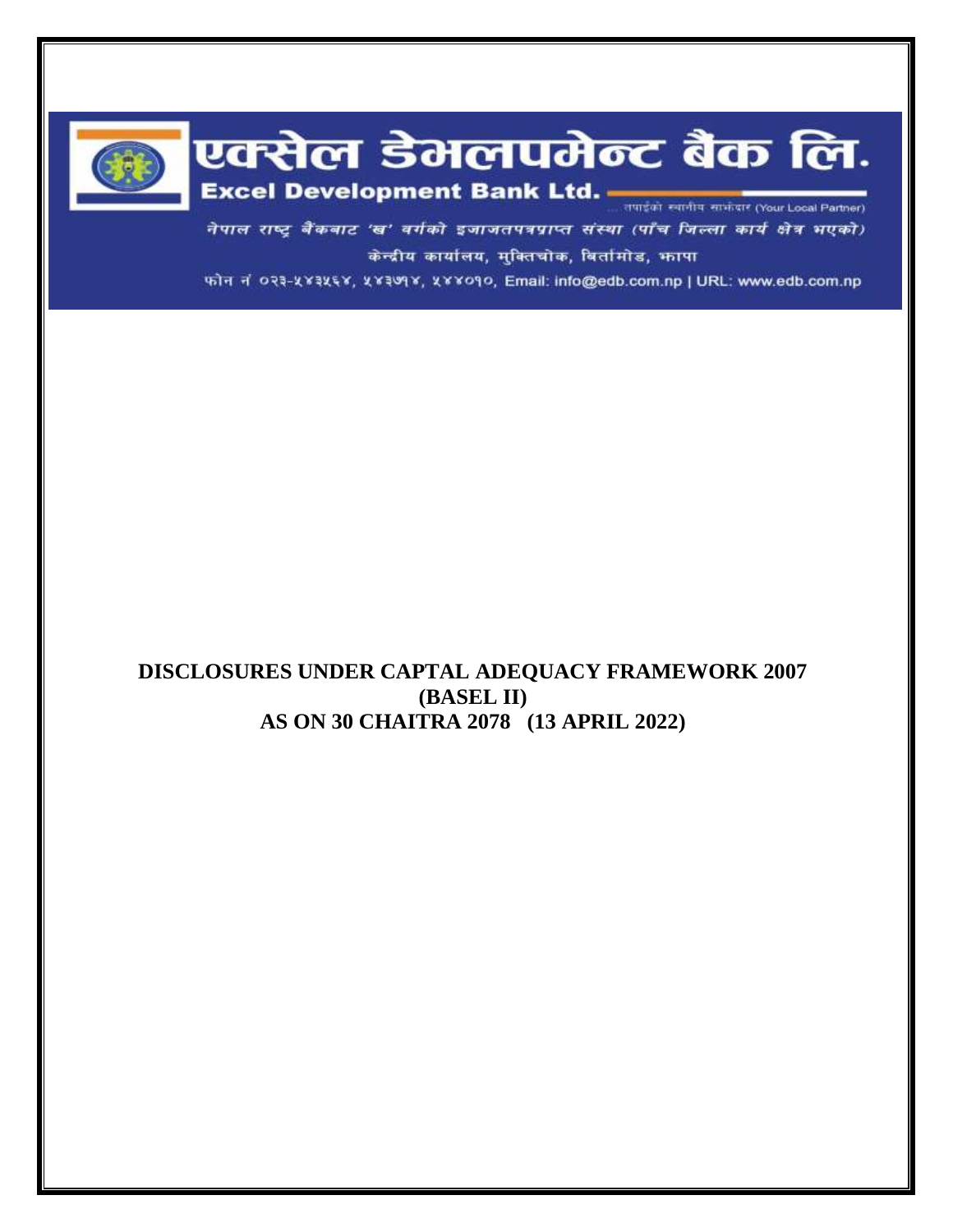## **1. CAPITAL STRUCTURE AND CAPITAL ADEQUACY** I. **TIER-1 CAPITAL AND BREAKDOWN OF ITS COMPONENTS**:

|                |                                                                     | <b>NPR('000)</b> |
|----------------|---------------------------------------------------------------------|------------------|
| S.N            | <b>Particulars</b>                                                  | <b>Amount</b>    |
| 1              | Paid up Equity Share Capital                                        | 1,151,792.14     |
| $\overline{2}$ | Irredeemable Non-cumulative preference shares                       |                  |
| 3              | <b>Share Premium</b>                                                | 9,820.61         |
| $\overline{4}$ | Proposed Bonus Equity Shares                                        |                  |
| 5              | <b>Statutory General Reserves</b>                                   | 218,640.64       |
| 6              | <b>Retained Earnings</b>                                            | 103,294.70       |
| 7              | Un-audited current year cumulative profit/(loss)                    | 105,865.00       |
| 8              | <b>Capital Redemption Reserve</b>                                   |                  |
| 9              | <b>Capital Adjustment Reserve</b>                                   |                  |
| 10             | <b>Dividend Equalization Reserves</b>                               |                  |
| 11             | <b>Other Free Reserve</b>                                           |                  |
| 12             | Less: Goodwill                                                      |                  |
| 13             | <b>Less: Deferred Tax Assets</b>                                    |                  |
| 14             | <b>Less: Fictitious Assets</b>                                      | ٠                |
| 15             | Less: Investment in equity in licensed Financial<br>Institutions    |                  |
| 16             | Less: Investment in equity of institutions with financial interests |                  |
| 17             | Less: Investment in equity of institutions in excess of limits      |                  |
| 18             | Less: Investments arising out of underwriting commitments           |                  |
| 19             | Less: Reciprocal crossholdings                                      |                  |
| 20             | Less: Purchase of land & building in excess of limit and unutilized | 151,237.92       |
| 21             | <b>Less: Other Deductions</b>                                       |                  |
|                | <b>Total Core Capital</b>                                           | 1,438,175.17     |

## **II. TIER-2 CAPITAL AND A BREAKDOWN OF ITS COMPONENTS:**

|                |                                               | <b>NPR('000)</b> |
|----------------|-----------------------------------------------|------------------|
| S.N            | <b>Particulars</b>                            | Amount           |
|                | Cumulative and/or Redeemable Preference Share |                  |
|                | <b>Subordinated Term Debt</b>                 |                  |
|                | <b>Hybrid Capital Instruments</b>             |                  |
| $\overline{4}$ | General loan loss provision                   | 156,002.16       |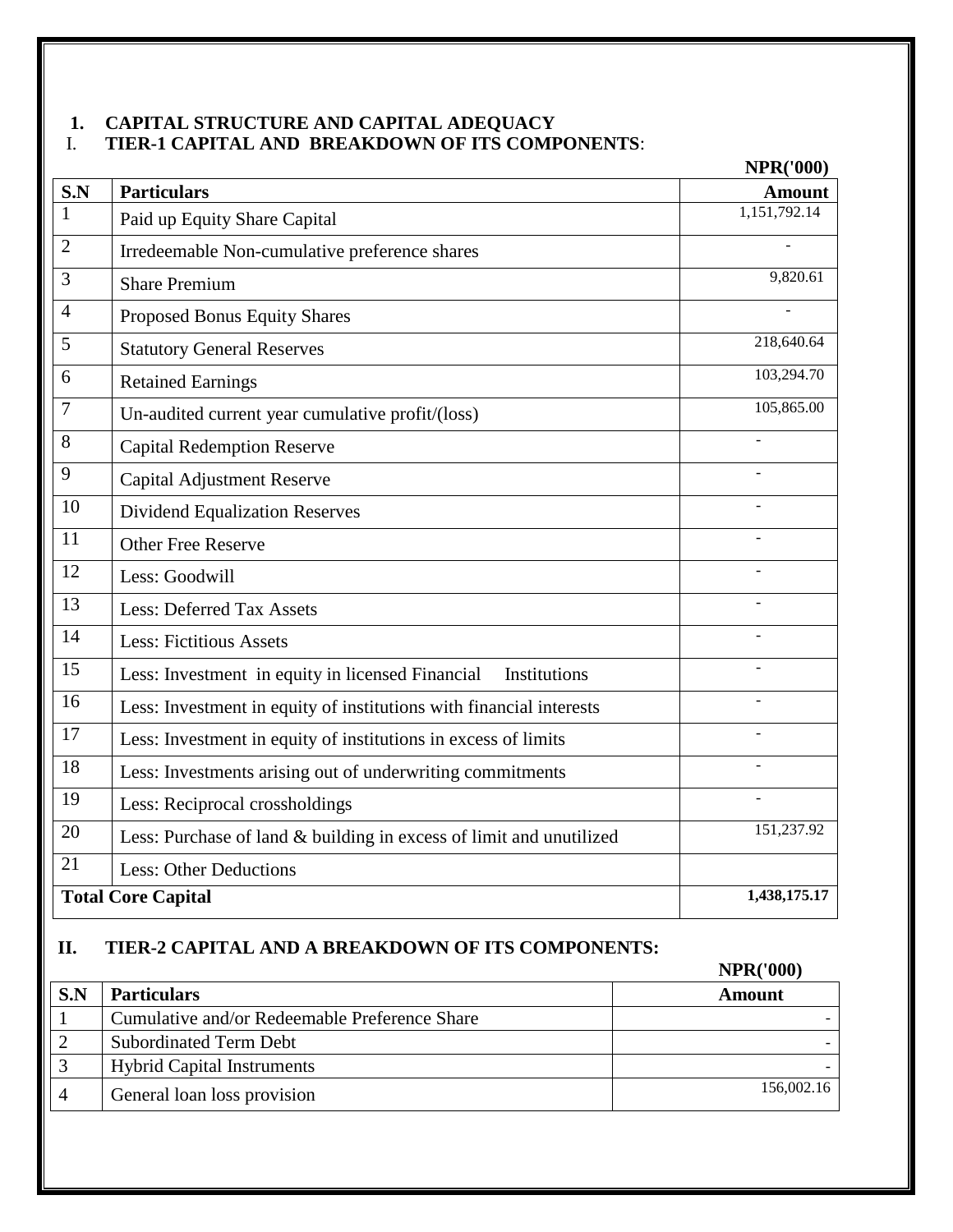| <b>Exchange Equalization Reserve</b> | 22.79      |
|--------------------------------------|------------|
| <b>Investment Adjustment Reserve</b> |            |
| <b>Asset Revaluation Reserve</b>     |            |
| <b>Other Reserves</b>                |            |
| <b>Total Supplementary Capital</b>   | 156,024.95 |

# **III. INFORMATION ABOUT SUBORDINATE TERM DEBT**

The Bank does not have any subordinated Term Debt

## **IV. DEDUCTION FROM CAPITAL**

|                                                               | <b>NPR('000)</b> |
|---------------------------------------------------------------|------------------|
| <b>Particulars</b>                                            | Amount           |
| Deferred Tax Assets                                           |                  |
| Purchase of land & building in excess of limit and unutilized | 151,237.92       |

**NPR('000)**

**NPD('000)** 

# **V. TOTAL QUALIFYING CAPITAL**

|                                       | NPR(TOUU)    |
|---------------------------------------|--------------|
| <b>Particulars</b>                    | Amount       |
| Total Core Capital (Tier I)           | 1,438,175.17 |
| Total Supplementary Capital (Tier II) | 156,024.95   |
| Total Capital Fund(Tier I + Tier II)  | 1,594,200.12 |

# **VI. CAPITAL ADEQUACY RATIO**

| <b>Particulars</b>                                                                      | Percentage |
|-----------------------------------------------------------------------------------------|------------|
| Tier 1 Capital to Total Risk Weighted Exposures (After Bank's adjustments of Pillar II) | 12.34%     |
| Tier 1 and Tier 2 Capital to Total Risk Weighted Exposures (After Bank's adjustments of | 13.68%     |
| Pillar $II$ )                                                                           |            |

**VII. Summary of the bank's internal approach to assess the adequacy of capital to support current and future activities**

The bank considers the capital adequacy requirement pursuant to the provision set by NRB. The Tier 1 capital ratio of the bank as at Chaitra end 2078 is 12.34% and the total capital ratio is 13.68%. The bank in its strategic planning cautiously considers the capital adequacy and manage capital adequacy required for the organization's growth.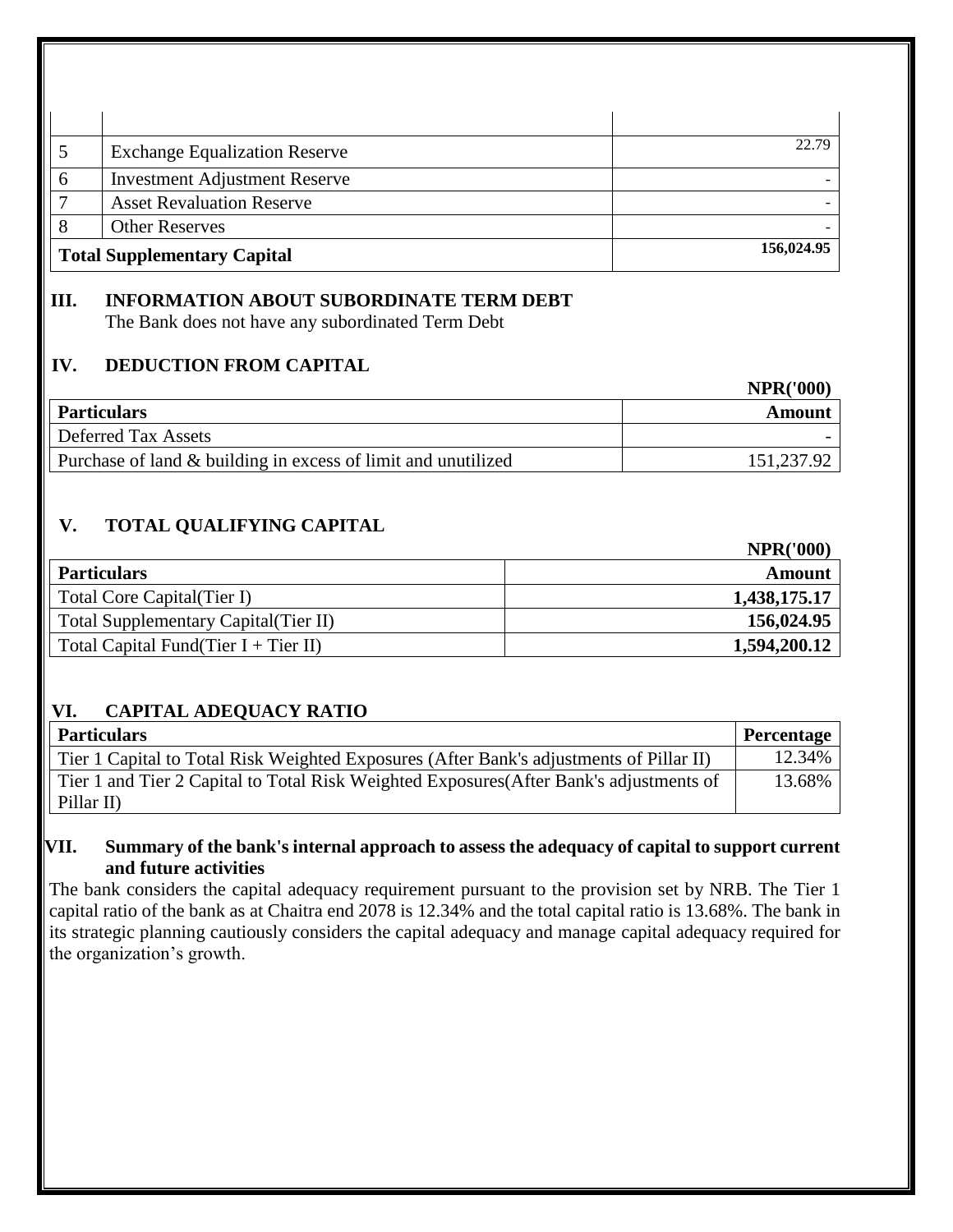## **2. RISK EXPOSURE**

## **i. Risk Weighted Exposure for Credit Risk, Market Risk and Operational Risk**

|                         |                                                                                           | <b>NPR('000)</b> |
|-------------------------|-------------------------------------------------------------------------------------------|------------------|
| S.N                     | <b>Particulars</b>                                                                        | <b>Amount</b>    |
| a                       | Risk Weighted Exposure for Credit Risk                                                    | 10,118,371.67    |
| $\mathbf b$             | Risk Weighted Exposure for Operational Risk                                               | 850,764.48       |
| $\mathbf{C}$            | Risk Weighted Exposure for Market Risk                                                    | 291.96           |
|                         | Total Risk Weighted Exposures (Before adjustments of Pillar II)                           | 10,969,428.11    |
|                         | <b>Adjustments under Pillar II</b>                                                        |                  |
| <b>SRP 6.4a</b><br>(5)  | ALM policies & practices are not satisfactory, add 1% of net interest<br>income to RWE    |                  |
| <b>SRP 6.4a</b>         | Add 2% of the total deposit due to insufficient Liquid Assets                             |                  |
| (6)                     |                                                                                           | 225,189.93       |
| <b>SRP 6.4a</b><br>(7)  | Add RWE equivalent to reciprocal of capital charge of 4% of gross<br>income               | 238,425.80       |
| <b>SRP 6.4a</b><br>(9)  | If overall risk management policies and procedures are not satisfactory,<br>Add 2% of RWE | 219,388.56       |
| <b>SRP 6.4a</b><br>(10) | If desired level of disclosure requirement has not been achieved, Add<br>% of RWE         |                  |
|                         | Total Risk Weighted Exposures (After Bank's adjustments of Pillar II)                     | 11,652,432.40    |

## **ii. Risk Weighted Exposure under each 11 Categories of Credit Risk**

#### **NPR('000)**

|                                             | + 14 441 0007 |
|---------------------------------------------|---------------|
| <b>Particulars</b>                          | <b>Amount</b> |
| Claims on Government and Central Bank       |               |
| Claims on other official entities           |               |
| <b>Claims on Banks</b>                      | 321,762.34    |
| Claims on Corporate and Securities Entities | 2,745,949.93  |
| Claims on Regulatory Retail Portfolio       | 3,431,266.45  |
| Claims secured by residential properties    | 884,665.97    |
| Claims secured by Commercial real estate    | 355,467.35    |
| Past due claims                             | 776,143.29    |
| High Risk claims                            | 425,295.13    |
| <b>Other Assets</b>                         | 981,887.27    |
| <b>Off Balance Sheet Exposures</b>          | 195,933.34    |
| <b>TOTAL</b>                                | 10,118,371.67 |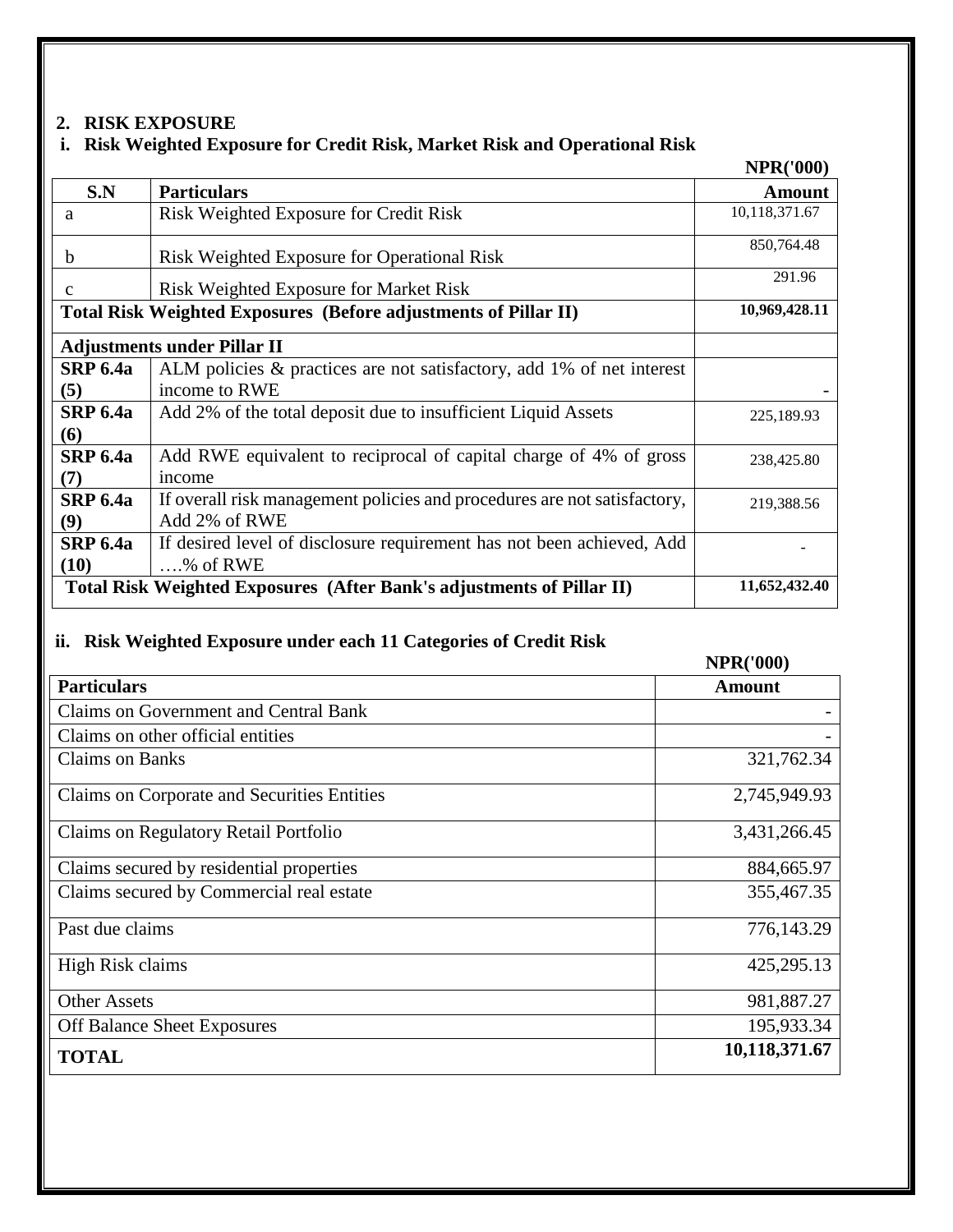| пп•<br>Tutal KISK WEIGHTU EXPOSULE                                                                                                            |                   | Calculation Table.           |                             |                          |                       |                                          |
|-----------------------------------------------------------------------------------------------------------------------------------------------|-------------------|------------------------------|-----------------------------|--------------------------|-----------------------|------------------------------------------|
| <b>A. Balance Sheet Exposures</b>                                                                                                             | <b>Book Value</b> | <b>Specific</b><br>Provision | <b>Eligible CRM</b>         | <b>Net Value</b>         | <b>Risk</b><br>Weight | <b>Risk Weighted</b><br><b>Exposures</b> |
|                                                                                                                                               | $\bf{a}$          | þ                            | $\mathbf c$                 | d=a-b-c                  | $\mathbf{e}$          | $f=d*e$                                  |
| Cash Balance                                                                                                                                  | 334,121.38        |                              |                             | 334,121.38               | 0%                    | $\overline{\phantom{a}}$                 |
| <b>Balance With Nepal Rastra Bank</b>                                                                                                         | 117,609.25        |                              |                             | 117,609.25               | $0\%$                 | $\sim$                                   |
| Gold                                                                                                                                          |                   |                              |                             | $\overline{\phantom{a}}$ | 0%                    | $\overline{\phantom{a}}$                 |
| Investment in Nepalese Government Securities                                                                                                  | 631,675.00        |                              |                             | 631,675.00               | 0%                    | $\sim$                                   |
| All Claims on Government of Nepal                                                                                                             |                   |                              |                             | $\sim$                   | 0%                    | ÷                                        |
| Investment in Nepal Rastra Bank securities                                                                                                    |                   |                              |                             | ÷,                       | 0%                    | $\sim$                                   |
| All claims on Nepal Rastra Bank                                                                                                               |                   |                              |                             | $\sim$                   | 0%                    | $\overline{\phantom{a}}$                 |
| Claims on Foreign Government and Central Bank (ECA<br>$0-1)$                                                                                  |                   |                              |                             | $\overline{\phantom{a}}$ | 0%                    | $\overline{\phantom{a}}$                 |
| Claims on Foreign Government and Central Bank (ECA<br>$-2)$                                                                                   |                   |                              | $\mathcal{L}_{\mathcal{A}}$ | $\overline{\phantom{a}}$ | 20%                   | $\sim$                                   |
| Claims on Foreign Government and Central Bank (ECA<br>$-3)$                                                                                   |                   |                              | $\overline{a}$              | ÷,                       | 50%                   | $\overline{\phantom{a}}$                 |
| Claims on Foreign Government and Central Bank (ECA-<br>$4-6)$                                                                                 |                   |                              | ÷,                          | $\sim$                   | 100%                  | ÷                                        |
| Claims on Foreign Government and Central Bank (ECA<br>$-7)$                                                                                   |                   |                              | $\overline{\phantom{a}}$    | $\overline{\phantom{a}}$ | 150%                  | $\overline{\phantom{a}}$                 |
| Claims On BIS, IMF, ECB, EC and MDB's recognized<br>by the framework                                                                          |                   |                              |                             | $\sim$                   | 0%                    |                                          |
| Claims on Other Multilateral Development Banks                                                                                                |                   |                              | $\overline{\phantom{a}}$    | $\overline{\phantom{a}}$ | 100%                  | $\overline{a}$                           |
| Claims on Domestic Public Sector Entities                                                                                                     |                   |                              | $\overline{\phantom{a}}$    | ÷,                       | 100%                  | $\overline{\phantom{a}}$                 |
| Claims on Public Sector Entity (ECA 0-1)                                                                                                      |                   |                              | $\overline{\phantom{a}}$    | ÷,                       | 20%                   | $\overline{\phantom{a}}$                 |
| Claims on Public Sector Entity (ECA 2)                                                                                                        |                   |                              | $\overline{\phantom{a}}$    | $\overline{\phantom{a}}$ | 50%                   | $\overline{\phantom{a}}$                 |
| Claims on Public Sector Entity (ECA 3-6)                                                                                                      |                   |                              | $\mathcal{L}_{\mathcal{A}}$ | $\sim$                   | 100%                  | $\sim$                                   |
| Claims on Public Sector Entity (ECA 7)                                                                                                        |                   |                              | $\overline{a}$              | $\sim$                   | 150%                  | ×,                                       |
| Claims on domestic banks that meet capital adequacy<br>requirements                                                                           | 1,608,811.68      |                              |                             | 1,608,811.68             | 20%                   | 321,762.34                               |
| Claims on domestic banks that do not meet capital<br>adequacy requirements                                                                    | 20,636.14         | 20,636.14                    | ÷,                          | $\sim$                   | 100%                  | $\overline{\phantom{a}}$                 |
| Claims on foreign bank (ECA Rating 0-1)                                                                                                       |                   |                              | $\overline{a}$              | ÷,                       | 20%                   | ×,                                       |
| Claims on foreign bank (ECA Rating 2)                                                                                                         |                   |                              | $\mathcal{L}_{\mathcal{A}}$ | $\overline{\phantom{a}}$ | 50%                   | $\sim$                                   |
| Claims on foreign bank (ECA Rating 3-6)                                                                                                       |                   |                              | ÷,                          | $\sim$                   | 100%                  | $\overline{\phantom{a}}$                 |
| Claims on foreign bank (ECA Rating 7)                                                                                                         |                   |                              |                             |                          | 150%                  |                                          |
| Claims on foreign bank incorporated in SAARC region<br>operating with a buffer of 1% above their respective<br>regulatory capital requirement |                   |                              | ÷                           | $\sim$                   | 20%                   |                                          |
| Claims on Domestic Corporates (Credit rating score<br>equivalent to AAA)                                                                      |                   |                              | ÷,                          | $\overline{\phantom{a}}$ | 80%                   | $\overline{\phantom{a}}$                 |
| Claims on Domestic Corporates (Credit rating score<br>equivalent to AA+ to AA-)                                                               |                   |                              | $\overline{\phantom{a}}$    | $\sim$                   | 85%                   | $\overline{\phantom{a}}$                 |
| Claims on Domestic Corporates (Credit rating score<br>equivalent to A+ to A-)                                                                 |                   |                              | $\overline{a}$              | $\overline{\phantom{a}}$ | 90%                   | ÷,                                       |

## **iii. Total Risk Weighted Exposure Calculation Table:**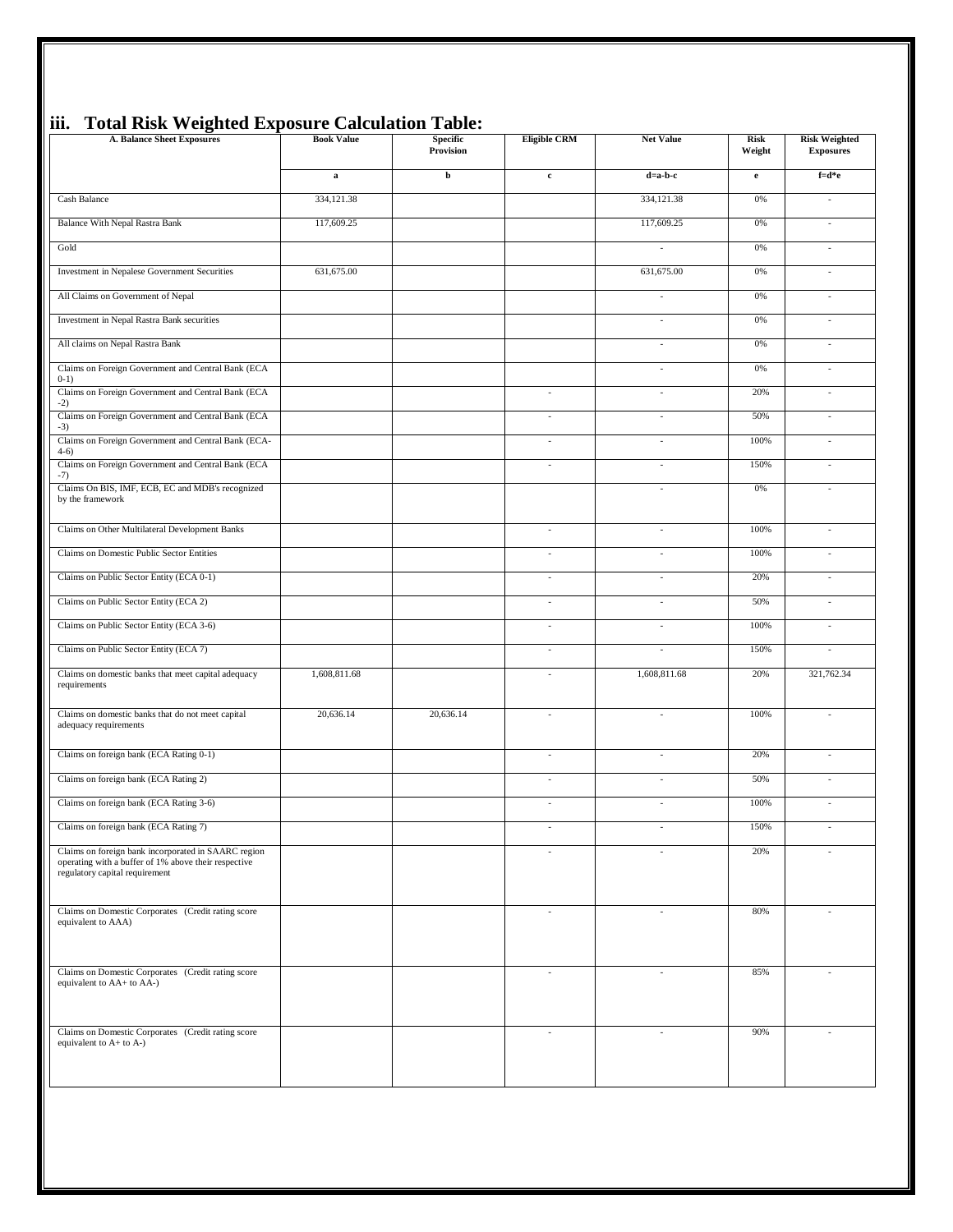| Claims on Domestic Corporates (Credit rating score<br>equivalent to BBB+ & below)                       |                   |                              |                          |                          | 100%           |                                          |
|---------------------------------------------------------------------------------------------------------|-------------------|------------------------------|--------------------------|--------------------------|----------------|------------------------------------------|
| Claims on Domestic Corporates (Unrated)                                                                 | 2,749,449.93      |                              | 3,500.00                 | 2,745,949.93             | 100%           | 2,745,949.93                             |
| Claims on Foreign Corporates (ECA 0-1)                                                                  |                   |                              |                          | L,                       | 20%            | ÷.                                       |
| Claims on Foreign Corporates (ECA 2)                                                                    |                   |                              | ÷,                       | $\sim$                   | 50%            | ÷,                                       |
| Claims on Foreign Corporates (ECA 3-6)                                                                  |                   |                              | $\sim$                   | $\sim$                   | 100%           | $\sim$                                   |
| Claims on Foreign Corporates (ECA 7)                                                                    |                   |                              | $\overline{\phantom{a}}$ | $\overline{a}$           | 150%           | $\overline{a}$                           |
| Regulatory Retail Portfolio (Not Overdue)                                                               | 4,657,279.20      |                              | 82,257.26                | 4,575,021.94             | 75%            | 3,431,266.45                             |
| Claims fulfilling all criterion of regularity retail except<br>granularity                              |                   |                              | $\sim$                   | $\sim$                   | 100%           | $\sim$                                   |
| Claims secured by residential properties                                                                | 1,353,221.00      |                              | ÷,                       | 1,353,221.00             | 60%            | 811,932.60                               |
| Claims not fully secured by residential properties                                                      |                   |                              | $\overline{\phantom{a}}$ | $\sim$                   | 150%           | $\overline{\phantom{a}}$                 |
| Claims secured by residential properties (Overdue)                                                      | 98,902.74         | 26,169.36                    | ÷,                       | 72,733.37                | 100%           | 72,733.37                                |
| Claims secured by Commercial real estate                                                                | 355,467.35        |                              |                          | 355,467.35               | 100%           | 355,467.35                               |
| Past due claims (except for claims secured by residential<br>properties)                                | 685,976.47        | 168,547.61                   | ÷,                       | 517,428.86               | 150%           | 776,143.29                               |
| High Risk claims                                                                                        | 283,530.09        |                              | $\sim$                   | 283,530.09               | 150%           | 425,295.13                               |
| Lending Against Securities (Bonds & Shares)                                                             | 241,061.03        |                              |                          | 241,061.03               | 100%           | 241,061.03                               |
| Investments in equity and other capital instruments of<br>institutions listed in stock exchange         | 113,399.13        |                              |                          | 113,399.13               | 100%           | 113,399.13                               |
| Investments in equity and other capital instruments of<br>institutions not listed in the stock exchange | 95,100.00         |                              | $\overline{\phantom{a}}$ | 95,100.00                | 150%           | 142,650.00                               |
| Staff loan secured by residential property                                                              | 104,401.03        |                              |                          | 104,401.03               | 50%            | 52,200.52                                |
| Interest Receivable/claim on government securities                                                      |                   |                              |                          | $\sim$                   | 0%             | $\sim$                                   |
| Cash in transit and other cash items in the process of<br>collection                                    |                   |                              |                          | $\sim$                   | 20%            | ÷                                        |
| Other Assets (as per attachment)                                                                        | 450,965.41        | 18,388.82                    | $\overline{\phantom{a}}$ | 432,576.59               | 100%           | 432,576.59                               |
| TOTAL (A)                                                                                               | 13,901,606.83     | 233,741.93                   | 85,757.26                | 13,582,107.64            |                | 9,922,437.73                             |
|                                                                                                         |                   |                              |                          |                          |                |                                          |
| <b>B. Off Balance Sheet Exposures</b>                                                                   | <b>Book Value</b> | Specific<br><b>Provision</b> | Eligible CRM             | <b>Net Value</b>         | Risk<br>Weight | <b>Risk Weighted</b><br><b>Exposures</b> |
| Revocable Commitments                                                                                   |                   |                              |                          | ×,                       | $0\%$          | $\overline{\phantom{a}}$                 |
| <b>Bills Under Collection</b>                                                                           |                   |                              |                          | $\sim$                   | 0%             | $\sim$                                   |
| Forward Exchange Contract Liabilities                                                                   |                   |                              | ÷,                       | L.                       | 10%            | $\sim$                                   |
| LC Commitments With Original Maturity Upto 6<br>months domestic counterparty                            |                   |                              | $\overline{\phantom{a}}$ | $\overline{\phantom{a}}$ | 20%            | $\overline{\phantom{a}}$                 |
| Foreign counterparty (ECA Rating 0-1)                                                                   |                   |                              | $\overline{\phantom{a}}$ | $\sim$                   | 20%            | $\overline{\phantom{a}}$                 |
| Foreign counterparty (ECA Rating 2)                                                                     |                   |                              | $\overline{\phantom{a}}$ | $\overline{a}$           | 50%            | ÷,                                       |
| Foreign counterparty (ECA Rating 3-6)                                                                   |                   |                              | $\overline{\phantom{a}}$ | $\overline{\phantom{a}}$ | 100%           | $\overline{\phantom{a}}$                 |
| Foreign counterparty (ECA Rating 7)                                                                     |                   |                              | $\overline{\phantom{a}}$ | $\sim$                   | 150%           | $\sim$                                   |
| LC Commitments With Original Maturity Over 6<br>months domestic counterparty                            |                   |                              | ÷,                       | L.                       | 50%            | $\Box$                                   |
| Foreign counterparty (ECA Rating 0-1)                                                                   |                   |                              | $\overline{\phantom{a}}$ | $\overline{\phantom{a}}$ | 20%            | $\blacksquare$                           |
| Foreign counterparty (ECA Rating 2)                                                                     |                   |                              | $\omega$                 | $\omega$                 | 50%            | $\mathcal{L}^{\mathcal{L}}$              |
| Foreign counterparty (ECA Rating 3-6)                                                                   |                   |                              | ÷,                       | ÷                        | 100%           | $\overline{\phantom{a}}$                 |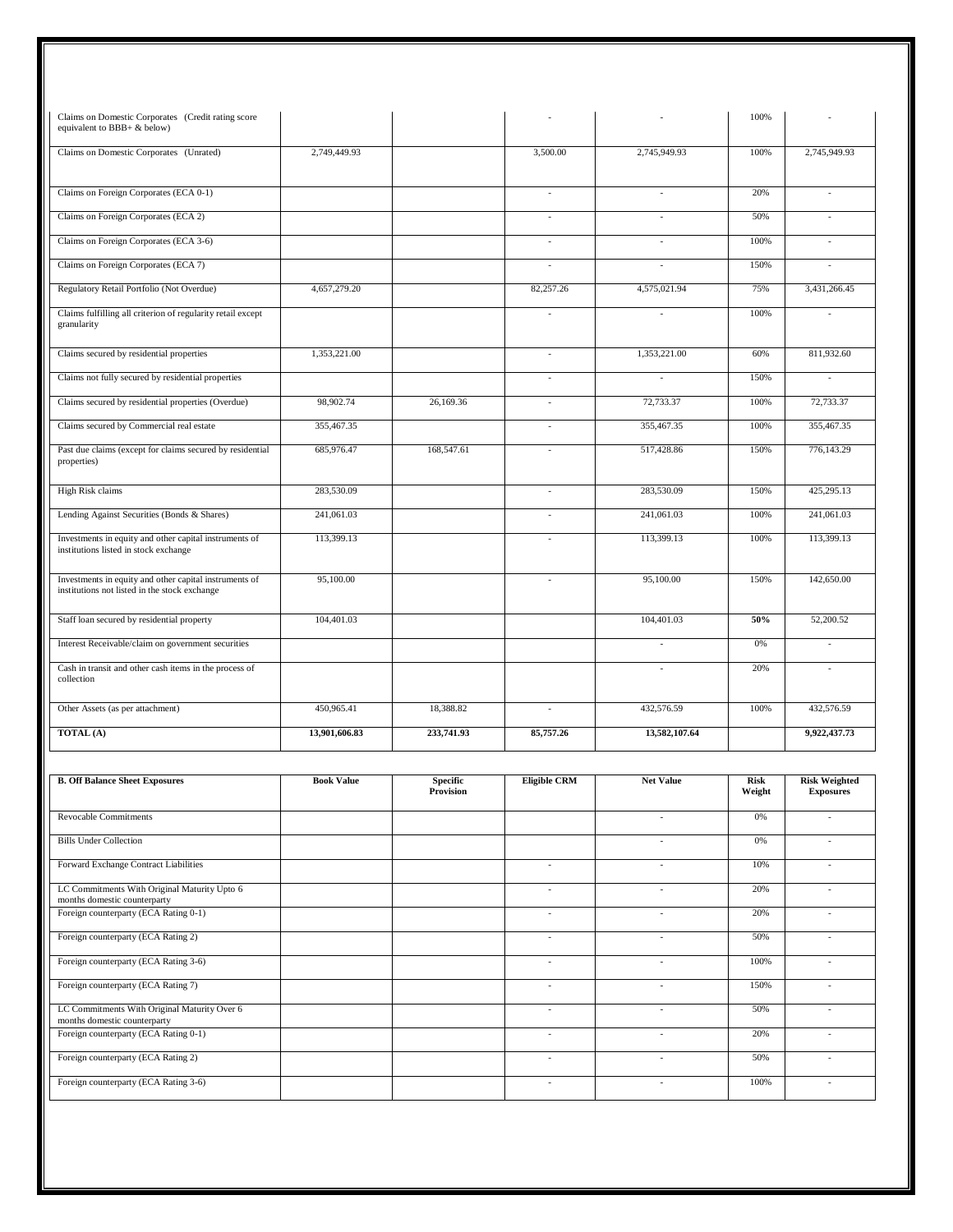| Foreign counterparty (ECA Rating 7)                                                                                                           |               |            |                          |                | 150%   |                |
|-----------------------------------------------------------------------------------------------------------------------------------------------|---------------|------------|--------------------------|----------------|--------|----------------|
| Bid Bond, Performance Bond and Counter guarantee<br>domestic counterparty                                                                     | 110,075.81    |            |                          | 110,075.81     | 40%    | 44,030.32      |
| Foreign counterparty (ECA Rating 0-1)                                                                                                         |               |            | ÷                        | $\overline{a}$ | 20%    | $\sim$         |
| Foreign counterparty (ECA Rating 2)                                                                                                           |               |            | ÷                        |                | 50%    |                |
| Foreign counterparty (ECA Rating 3-6)                                                                                                         |               |            | $\overline{a}$           | $\overline{a}$ | 100%   | $\sim$         |
| Foreign counterparty (ECA Rating 7)                                                                                                           |               |            | $\sim$                   | ٠              | 150%   |                |
| Underwriting commitments                                                                                                                      |               |            | $\overline{a}$           | $\overline{a}$ | 50%    |                |
| Lending of Bank's Securities or Posting of Securities as<br>collateral                                                                        |               |            | ÷.                       | ÷,             | 100%   | $\sim$         |
| Repurchase Agreements, Assets sale with recourse                                                                                              |               |            | $\sim$                   | L,             | 100%   |                |
| <b>Advance Payment Guarantee</b>                                                                                                              | 20,000.00     |            | $\overline{a}$           | 20,000.00      | 100%   | 20,000.00      |
| <b>Financial Guarantee</b>                                                                                                                    |               |            | $\overline{\phantom{a}}$ | $\overline{a}$ | 100%   |                |
| Acceptances and Endorsements                                                                                                                  |               |            | $\sim$                   | L.             | 100%   |                |
| Unpaid portion of Partly paid shares and Securities                                                                                           |               |            | ÷.                       | $\overline{a}$ | 100%   | $\overline{a}$ |
| Irrevocable Credit commitments (short term)                                                                                                   | 617,458.06    |            | $\sim$                   | 617,458.06     | 20%    | 123,491.61     |
| Irrevocable Credit commitments (long term)                                                                                                    |               |            | $\overline{a}$           | $\overline{a}$ | 50%    |                |
| Claims on foreign bank incorporated in SAARC region<br>operating with a buffer of 1% above<br>their respective regulatory capital requirement |               |            |                          | $\overline{a}$ | 20%    | $\sim$         |
| Other Contingent Liabilities                                                                                                                  | 8,412.01      |            | $\sim$                   | 8,412.01       | 100%   | 8,412.01       |
| <b>Unpaid Guarantee Claims</b>                                                                                                                |               |            | $\overline{a}$           | $\overline{a}$ | 200%   |                |
| TOTAL (B)                                                                                                                                     | 755,945.88    | ÷,         | ä,                       | 755,945.88     |        | 195,933,94     |
| Total RWE for credit Risk Before Adjustment (A)<br>$+(B)$                                                                                     | 14,657,552.71 | 233,741.93 | 85,757.26                | 14,338,053.51  |        | 10,118,371.67  |
| <b>Adjustments under Pillar II</b>                                                                                                            |               |            |                          |                |        |                |
| SRP 6.4a(3) - Add 10% of the loans & facilities in excess of Single Obligor Limits to RWE                                                     |               |            |                          |                | $\sim$ |                |
| SRP 6.4a(4) - Add 1% of the contract (sale) value in case of the sale of credit with recourse to RWE                                          |               |            |                          |                |        |                |
| <b>Total RWE for Credit Risk after Bank's adjustments</b><br>under Pillar II                                                                  | 14,657,552.71 | 233,741.93 | 85,757.26                | 14,338,053.51  |        | 10,118,371.67  |

# **iv. Amount of Non-Performing Assets (Gross and Net Amount)**

|                    |                     |                  | (NPR'000)         |
|--------------------|---------------------|------------------|-------------------|
| <b>Particulars</b> | <b>Gross Amount</b> | <b>Provision</b> | <b>Net Amount</b> |
| Substandard        | 222,088.27          | 55,522.07        | 166,566.20        |
| Doubtful           | 109,788.57          | 66,470.66        | 43,317.91         |
| Loss               | 60,799.26           | 60,799.26        |                   |
| <b>Total</b>       | 392,676.09          | 182,791.98       | 209,884.11        |

## **v. Non-Performing Assets (NPA) Ratios**

| <b>Particulars</b>                 | <b>Percentage</b> |
|------------------------------------|-------------------|
| <b>Gross NPA to Gross Advances</b> | 3.67              |
| Net NPA to Net Advances            |                   |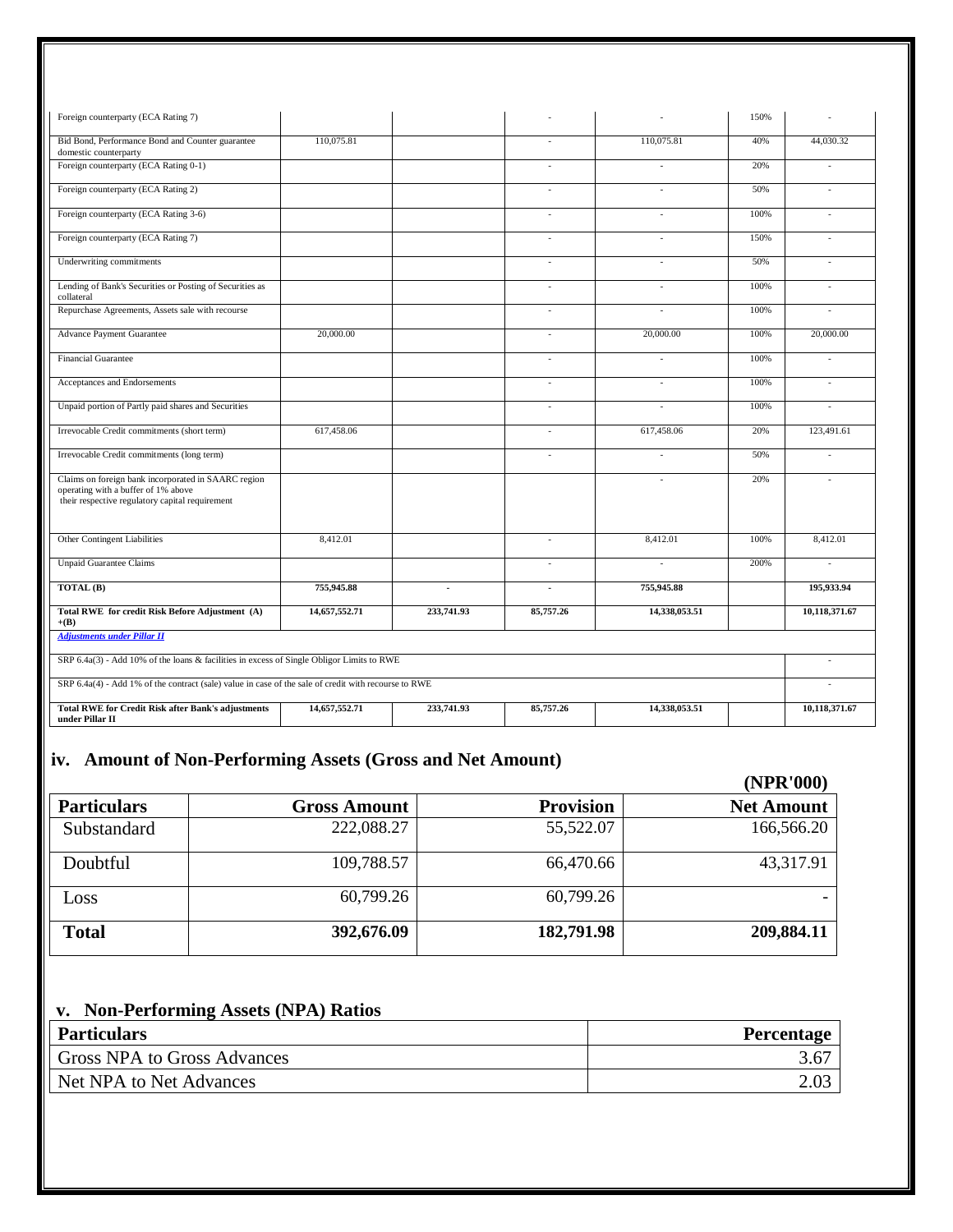# **vi. Movement of Non-Performing Assets**

|                    |                        |                        | (NPR'000)       |
|--------------------|------------------------|------------------------|-----------------|
| <b>Particulars</b> | <b>Closing Balance</b> | <b>Closing Balance</b> | <b>Movement</b> |
|                    | (Chaitra 2078)         | (Poush 2078)           |                 |
| Substandard        | 222,088.27             | 157,404.05             | 64,684.22       |
| Doubtful           | 109,788.57             | 146,001.28             | (36,212.71)     |
| Loss               | 60,799.26              | 96,207.04              | (35,407.78)     |
| <b>Total</b>       | 392,676.09             | 399,612.37             | (6,936.28)      |

## **vii. Write off loans and Interest Suspense**

The bank has not written off any loans & advances during the second quarter of fiscal year 2078/79.

# **viii. Movement in Loan Loss Provision**

|                    |                        |                        | (NPR'000)       |
|--------------------|------------------------|------------------------|-----------------|
| <b>Particulars</b> | <b>Closing Balance</b> | <b>Closing Balance</b> | <b>Movement</b> |
|                    | (Chaitra 2078)         | <b>Poush 2078)</b>     |                 |
| Pass               | 123,281.51             | 123,025.70             | 255.81          |
| Watch list         | 32,720.65              | 38,808.68              | (6,088.03)      |
| Substandard        | 55,522.07              | 39,351.01              | 16,171.06       |
| Doubtful           | 66,470.66              | 84,577.02              | (18, 106.36)    |
| Loss               | 60,799.26              | 96,207.04              | (35, 407.78)    |
| <b>Total</b>       | 338,794.15             | 381,969.45             | (43, 175.30)    |

## **ix. Movement in Interest Suspense**

|                          |                                          |                                        | (NPR'000)       |
|--------------------------|------------------------------------------|----------------------------------------|-----------------|
| <b>Particulars</b>       | <b>Closing Balance (Chaitra</b><br>2078) | <b>Closing Balance</b><br>(Poush 2078) | <b>Movement</b> |
| <b>Interest Suspense</b> | 133,268.52                               | 145,065.12                             | (11,796.60)     |

# **x. Details of Additional Loan Loss Provision**

|                    | (NPR'000)                |
|--------------------|--------------------------|
| <b>Particulars</b> | <b>Movement</b>          |
| Pass               |                          |
| Watch list         | $\overline{\phantom{0}}$ |
| Substandard        |                          |
| Doubtful           |                          |
| Loss               |                          |
| <b>Total</b>       |                          |